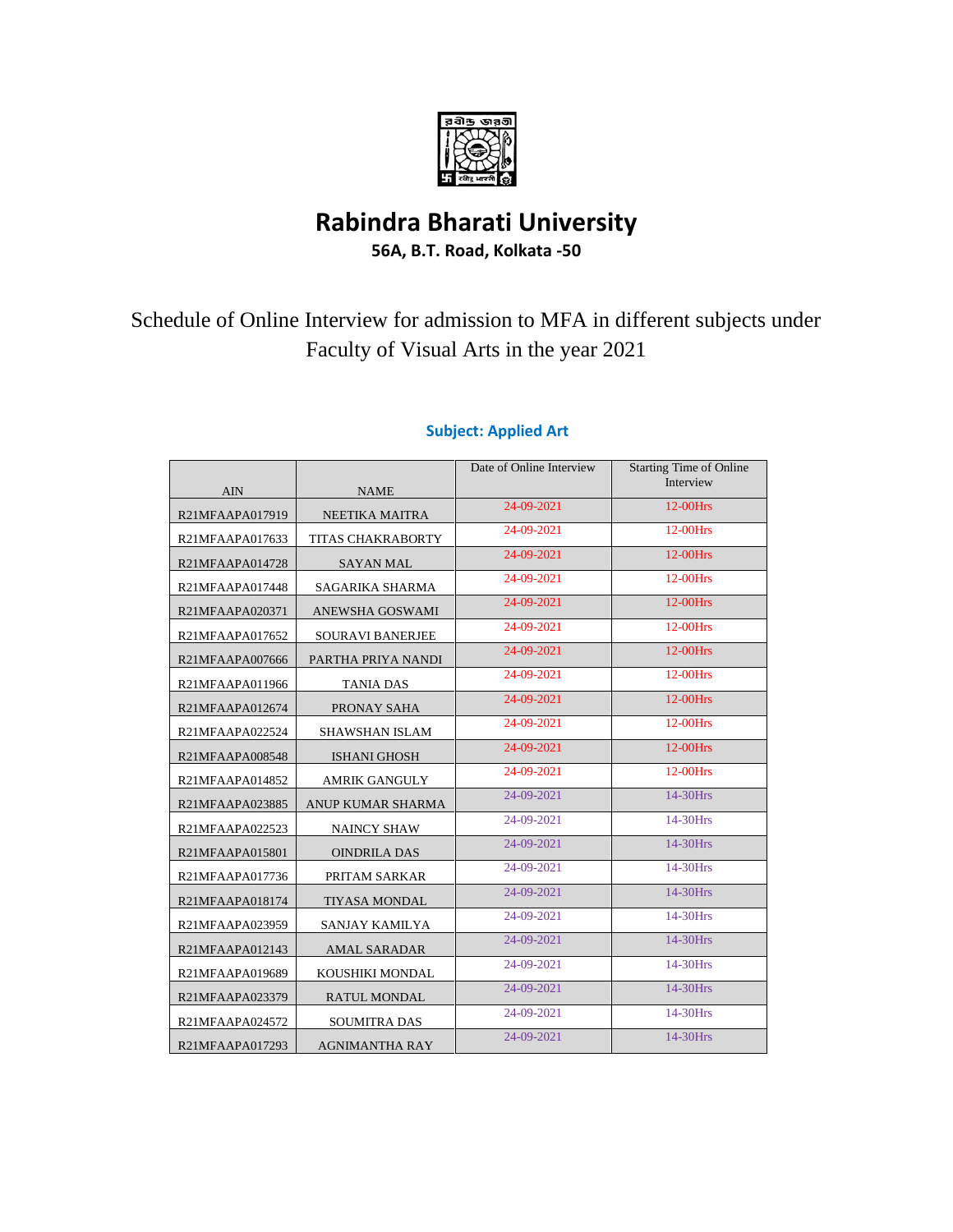### **Subject: Graphics- Printmaking**

|                 |                          | Date of Online Interview | <b>Starting Time of Online</b> |
|-----------------|--------------------------|--------------------------|--------------------------------|
| <b>AIN</b>      | <b>NAME</b>              |                          | Interview                      |
| R21MFAGPM017689 | <b>DEEPANWITA DAS</b>    | 24-09-2021               | $12-00$ Hrs                    |
| R21MFAGPM013161 | NABAMITA MAJUMDAR        | 24-09-2021               | $12-00$ Hrs                    |
| R21MFAGPM012687 | <b>SWETA CHAKRABORTY</b> | 24-09-2021               | 12-00Hrs                       |
| R21MFAGPM018024 | SOHAM CHAKRABORTY        | 24-09-2021               | 12-00Hrs                       |
| R21MFAGPM009146 | PRIYANKA LODH            | 24-09-2021               | $12-00$ Hrs                    |
| R21MFAGPM024609 | <b>SAYAN BANERJEE</b>    | 24-09-2021               | $12-00$ Hrs                    |
| R21MFAGPM023614 | <b>NANDITA ROUTH</b>     | 24-09-2021               | $12-00$ Hrs                    |
| R21MFAGPM022650 | <b>ANKITA BISWAS</b>     | 24-09-2021               | 12-00Hrs                       |
| R21MFAGPM021243 | <b>TANIA SHOME</b>       | 24-09-2021               | $12-00$ Hrs                    |
| R21MFAGPM018658 | SOUMI JANA               | 24-09-2021               | 12-00Hrs                       |
| R21MFAGPM017539 | <b>KAKALI KARMAKAR</b>   | 24-09-2021               | $12-00$ Hrs                    |
| R21MFAGPM023496 | <b>ISHITA SARKAR</b>     | 24-09-2021               | $12-00$ Hrs                    |
| R21MFAGPM020978 | <b>ANURADHA NASKAR</b>   | 24-09-2021               | $12-00$ Hrs                    |
| R21MFAGPM019031 | <b>NAMTA RAM</b>         | 24-09-2021               | $12-00$ Hrs                    |

### **Subject: History of Arts**

|                 |                         | Date of Online Interview | <b>Starting Time of Online</b> |
|-----------------|-------------------------|--------------------------|--------------------------------|
| <b>AIN</b>      | <b>NAME</b>             |                          | Interview                      |
| R21MFAHIA021886 | PRIYA KUMARI            | 24-09-2021               | $12-00$ Hrs                    |
| R21MFAHIA018093 | <b>ARIJI ROY</b>        | 24-09-2021               | $12-00$ Hrs                    |
| R21MFAHIA024272 | <b>SUSMITA MAITY</b>    | 24-09-2021               | $12-00$ Hrs                    |
| R21MFAHIA012896 | NIBEDITA SHEE           | 24-09-2021               | $12-00$ Hrs                    |
| R21MFAHIA020920 | PRIYA DEY               | 24-09-2021               | $12-00$ Hrs                    |
| R21MFAHIA024046 | <b>SANGEETA DEY</b>     | 24-09-2021               | $12-00$ Hrs                    |
| R21MFAHIA019227 | <b>DWIP ADHIKARY</b>    | 24-09-2021               | $12-00$ Hrs                    |
| R21MFAHIA014671 | SOURAV DUTTA            | 24-09-2021               | $12-00$ Hrs                    |
| R21MFAHIA023515 | <b>ASWINI ASOK</b>      | 24-09-2021               | $12-00$ Hrs                    |
| R21MFAHIA016828 | SNIGDHA SHU             | 24-09-2021               | $12-00$ Hrs                    |
| R21MFAHIA020443 | <b>VRINDA VENUGOPAL</b> | 24-09-2021               | $12-00$ Hrs                    |
| R21MFAHIA019609 | RAHUL HEMBRAM           | 24-09-2021               | 12-00Hrs                       |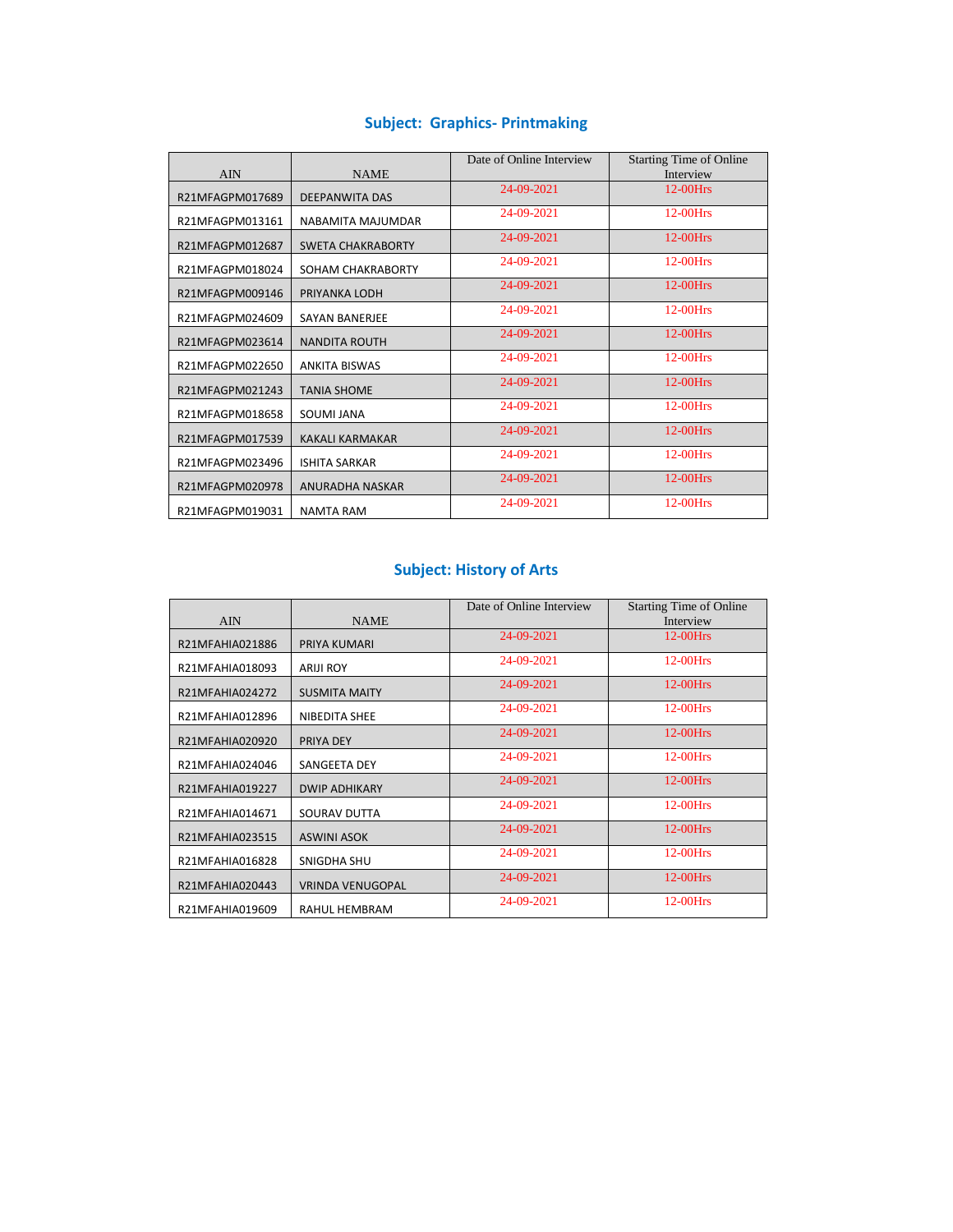### **Subject: Painting**

| <b>AIN</b>      | <b>NAME</b>               | Date of Online Interview | <b>Starting Time of Online</b><br>Interview |
|-----------------|---------------------------|--------------------------|---------------------------------------------|
| R21MFAPNT014555 | PROSENJIT DAS             | 24-09-2021               | $12-00$ Hrs                                 |
| R21MFAPNT007697 | PRITI ROY                 | 24-09-2021               | 12-00Hrs                                    |
| R21MFAPNT022705 | <b>RESTIN MT</b>          | 24-09-2021               | 12-00Hrs                                    |
| R21MFAPNT022943 | <b>TARAK NAYAK</b>        | 24-09-2021               | 12-00Hrs                                    |
| R21MFAPNT009862 | SAGARIKA PAL              | 24-09-2021               | 12-00Hrs                                    |
| R21MFAPNT011682 | <b>BIPLOB BISWAS</b>      | 24-09-2021               | 12-00Hrs                                    |
| R21MFAPNT017579 | SUBHADEEP SEN             | 24-09-2021               | 12-00Hrs                                    |
| R21MFAPNT017003 | <b>MITALI GUREY</b>       | 24-09-2021               | 12-00Hrs                                    |
| R21MFAPNT018123 | POULAMI BISWAS            | 24-09-2021               | 12-00Hrs                                    |
| R21MFAPNT018625 | SAMAPTI MONDAL            | 24-09-2021               | 12-00Hrs                                    |
| R21MFAPNT023377 | DIGANTA GAIN              | 24-09-2021               | 12-00Hrs                                    |
| R21MFAPNT015120 | <b>SUMANTA PAL</b>        | 24-09-2021               | 12-00Hrs                                    |
| R21MFAPNT007364 | <b>BEAUTY DEBNATH</b>     | 24-09-2021               | 14-30Hrs                                    |
| R21MFAPNT008336 | <b>SAGNIK ROY</b>         | 24-09-2021               | 14-30Hrs                                    |
| R21MFAPNT011926 | <b>DWIP ADHIKARY</b>      | 24-09-2021               | 14-30Hrs                                    |
| R21MFAPNT012898 | RIMI MONDAL               | 24-09-2021               | 14-30Hrs                                    |
| R21MFAPNT010791 | <b>JHARNA BAIDYA</b>      | 24-09-2021               | 14-30Hrs                                    |
| R21MFAPNT022474 | SANTANU DAS               | 24-09-2021               | 14-30Hrs                                    |
| R21MFAPNT017586 | <b>NEHA PANDEY</b>        | 24-09-2021               | 14-30Hrs                                    |
| R21MFAPNT018403 | PULAK KUMAR SARKAR        | 24-09-2021               | 14-30Hrs                                    |
| R21MFAPNT017732 | SAHELI MAZUMDER           | 24-09-2021               | 14-30Hrs                                    |
| R21MFAPNT022780 | <b>BHARTI</b>             | 24-09-2021               | 14-30Hrs                                    |
| R21MFAPNT008018 | SOVON MANNA               | 24-09-2021               | 14-30Hrs                                    |
| R21MFAPNT008576 | <b>TANUSHREE KARMAKAR</b> | 24-09-2021               | 14-30Hrs                                    |
| R21MFAPNT017818 | NISHA MAITY               | 24-09-2021               | 14-30Hrs                                    |
| R21MFAPNT017598 | SWETA KUNDU               | 24-09-2021               | 14-30Hrs                                    |
| R21MFAPNT017630 | <b>BIKRAM DEY</b>         | 24-09-2021               | 14-30Hrs                                    |
| R21MFAPNT022294 | HARUN AL RASHID MOLLAH    | 24-09-2021               | 14-30Hrs                                    |
| R21MFAPNT023651 | MRINAL KANTI BERA         | 24-09-2021               | 14-30Hrs                                    |
| R21MFAPNT015309 | SUCHANDRIMA PRAMANIK      | 24-09-2021               | 14-30Hrs                                    |
| R21MFAPNT011746 | RANIT HALDER              | 25-09-2021               | $12-00$ Hrs                                 |
| R21MFAPNT023641 | ABHRADEEP DUTTA           | 25-09-2021               | $12-00$ Hrs                                 |
| R21MFAPNT024627 | <b>BHASKAR THAKUR</b>     | 25-09-2021               | $12-00$ Hrs                                 |
| R21MFAPNT024725 | NANDITA PAUL              | 25-09-2021               | $12-00$ Hrs                                 |
| R21MFAPNT024764 | SMRITI RASTOGI            | 25-09-2021               | $12-00$ Hrs                                 |
| R21MFAPNT017119 | SOUMITRA DAS              | 25-09-2021               | 12-00Hrs                                    |
| R21MFAPNT019334 | PRALAY KUSHMETE           | 25-09-2021               | 12-00Hrs                                    |
| R21MFAPNT021216 | TANIA ADHIKARY            | 25-09-2021               | $12-00$ Hrs                                 |